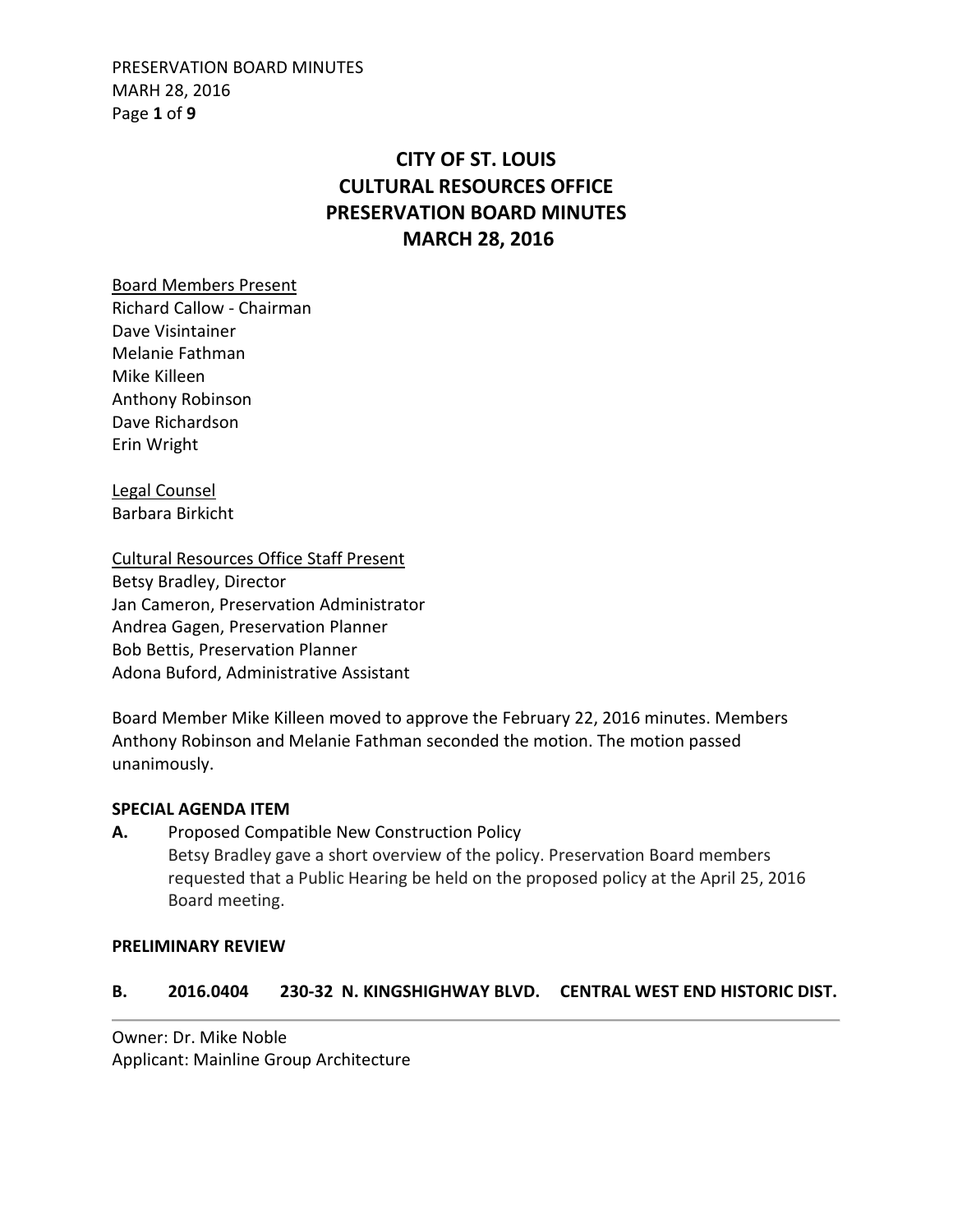## PRESERVATION BOARD MINUTES MARH 28, 2016 Page **2** of **9**

RESIDENTIAL PLAN: Preliminary review of exterior alterations to penthouse windows and doors.

PROCEEDINGS: On March 28, 2016, the Preservation Board of the City of St. Louis met, pursuant to Ordinance #64689 of the City Code, to consider a Preliminary Application to make exterior alterations to the 27<sup>th</sup> floor penthouse at the Park Plaza, 230 S. Kingshighway Boulevard, located in the Central West End Historic District. Board members Richard Callow (Chair), David Richardson, David Visintainer, Michael Killeen, Erin Wright, Melanie Fathman and Anthony Robinson were present for the testimony for this agenda item.

> Jan Cameron of the Cultural Resources Office made a presentation that examined the sections of City Ordinance #69423, which sets forth the standards for residential rehabilitation in the Central West End Historic District. She testified that a number of additions and alterations had been made to the west façade of the building c. 1960: the enclosure of open terraces on the north and south by steel and glass curtain walls; and alteration of six decorative windows and projecting ledges to receive projecting glass bays.

> Ms. Cameron outlined the current project, a renovation of the penthouse into a single residential unit. Exterior work includes the installation of large glazed doors on the terrace additions; the disassembly and reinstallation of the existing bay windows; and, on the east façade, the construction of similar projecting bays in place of the historic windows. Ms. Cameron stated that, while the Cultural Resources Office agreed that the work proposed for the west façade and terrace enclosures complied with the Standards, the new bays proposed for the east façade did not, and recommended that the Preservation Board withhold its approval for their construction.

 Ms. Cameron introduced a letter from J. Dwyer, Chair of the Planning & Development Committee of the Central West End Association, which expressed qualified support for the proposal.

 Gary Tetley, of Mainline Group Architecture, Inc., the project architect, spoke in support of the project. He testified that the alterations had been completed in the 1950s when the previously unfinished space was converted to a ballroom. He felt that the additions' Modern design was compatible with the Art Deco style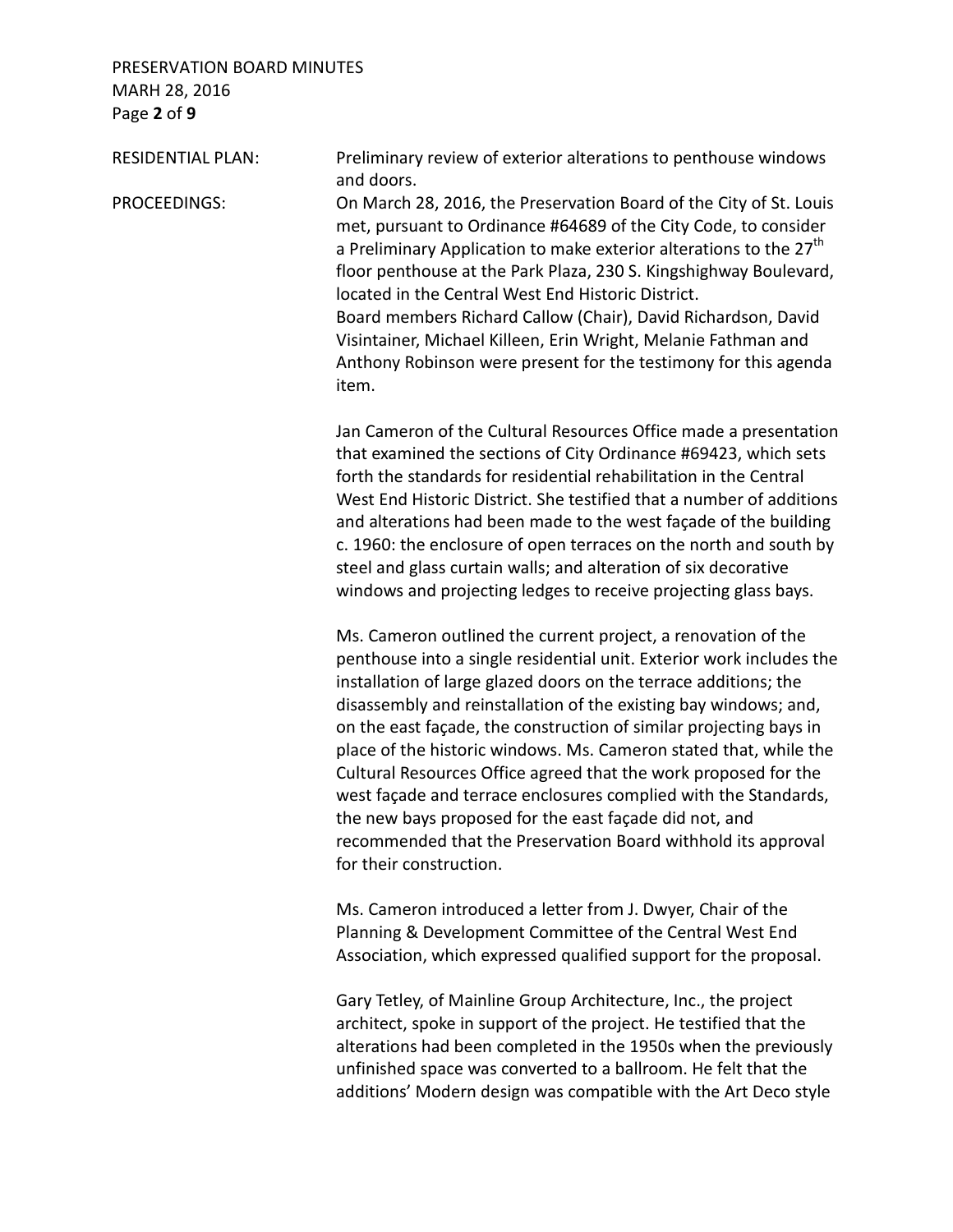## PRESERVATION BOARD MINUTES MARH 28, 2016 Page **3** of **9**

|                           | of the Park Plaza, and the additions had attained their own<br>architectural significance as early examples of the use of glass<br>curtain walls. He also stated that the owner needed the eastern<br>bays for additional interior space.                                                                                                                                                                                                                                                                                                                                                                                                                                                                                                                                                                                                                                                                                                                         |
|---------------------------|-------------------------------------------------------------------------------------------------------------------------------------------------------------------------------------------------------------------------------------------------------------------------------------------------------------------------------------------------------------------------------------------------------------------------------------------------------------------------------------------------------------------------------------------------------------------------------------------------------------------------------------------------------------------------------------------------------------------------------------------------------------------------------------------------------------------------------------------------------------------------------------------------------------------------------------------------------------------|
|                           | James Dwyer, Chair of the Central West End Association Planning<br>& Development Committee, testified that the Committee was in<br>support of the alterations to the terraces and the repair of the<br>existing west façade bays. He also said the Committee supported<br>the changes proposed for the east elevation, with the condition<br>that the new enclosures were identical in height and design to<br>those of the western façade.                                                                                                                                                                                                                                                                                                                                                                                                                                                                                                                       |
| <b>FINDINGS OF FACTS:</b> | The Preservation Board found that:<br>The Park Plaza, at 230 S. Kingshighway Boulevard, is located in<br>$\bullet$<br>the Central West End Historic District;<br>the Park Plaza was constructed in 1929 in the Art Deco style;<br>$\bullet$<br>alterations made to the 27 <sup>th</sup> floor c. 1960 in the Modern style<br>$\bullet$<br>have attained a level of significance and are compatible with<br>the Art Deco style of the building;<br>work proposed for the north and south terraces, and the<br>$\bullet$<br>repair of existing west bay enclosures complies with the<br>Central West End Standards; and that<br>although the Standards do not allow additions to visible<br>$\bullet$<br>facades, the new bay enclosures proposed for the east façade<br>are acceptable as they will be similar in materials and design<br>to the Modern additions on the west façade, and their height<br>above the street will make them only moderately visible. |
| <b>BOARD ACTION:</b>      | It was the decision of the Preservation Board to grant Preliminary<br>approval for the new construction as submitted. The motion was<br>made by Board Member Erin Wright and seconded by Mr.<br>Visintainer. Mr. Michael Killeen opposed the motion. The motion<br>passed (5 to 1) five to one.                                                                                                                                                                                                                                                                                                                                                                                                                                                                                                                                                                                                                                                                   |

### **APPEALS OF DENIALS**

**C. 2016.0022 4571 OAKLAND AVENUE – DEFFERRED & SUBSEQUENTLY APPROVED 2016.0023 1092-94 SO. KINGSHIGHWAY BOULEVARD - DEFERRED**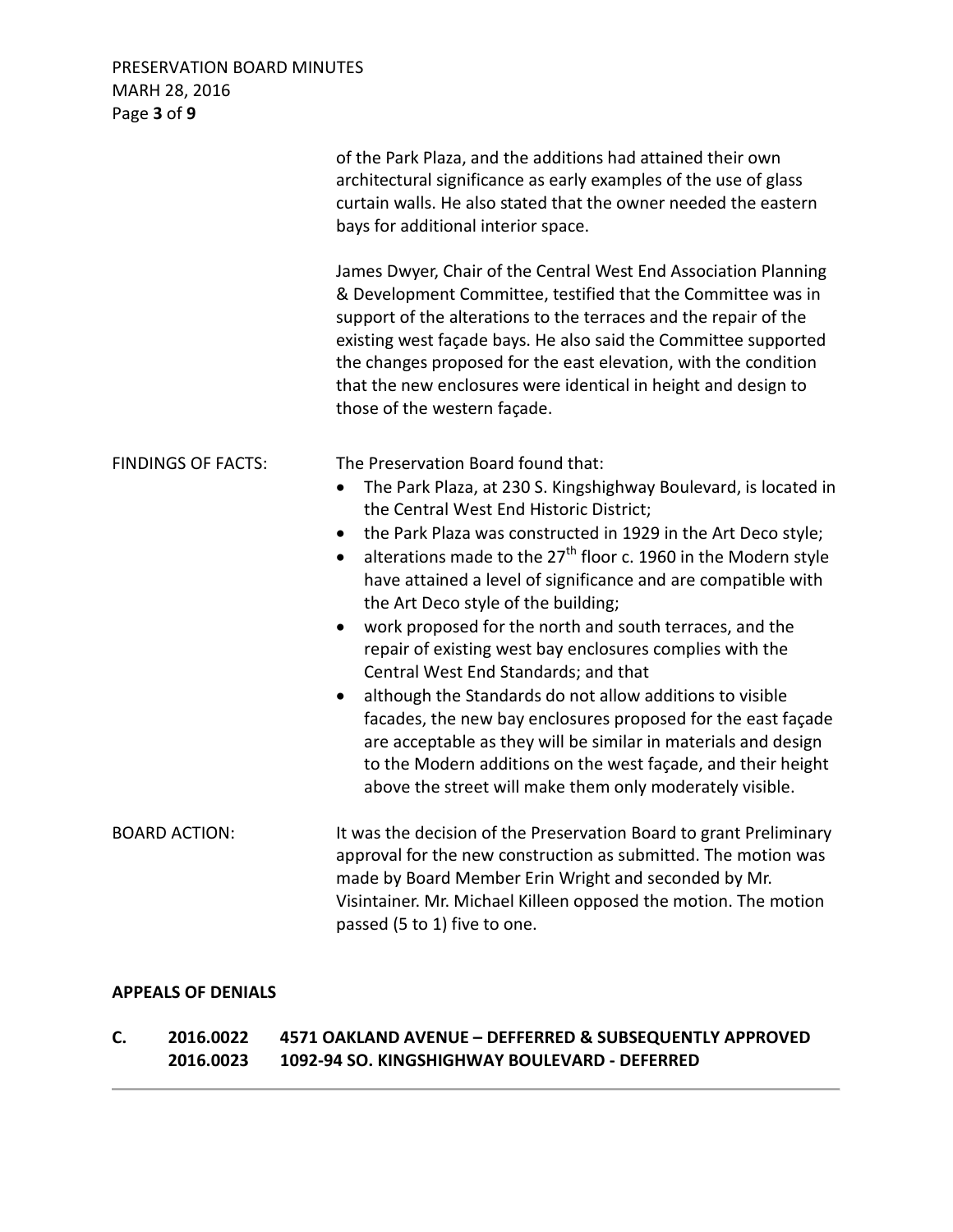## **D. 2015.1792 4615 PERSHING AVENUE CENTRAL WEST END HISTORIC DIST.**

Owner/Applicant: William Forsyth

| <b>RESIDENTIAL PLAN:</b> | Appeal of a denial of a building permit application to modify front<br>sidewalk steps and install cheek walls.                                                                                                                                                                                                                                                                                                                                                                                                                                                                                                                               |
|--------------------------|----------------------------------------------------------------------------------------------------------------------------------------------------------------------------------------------------------------------------------------------------------------------------------------------------------------------------------------------------------------------------------------------------------------------------------------------------------------------------------------------------------------------------------------------------------------------------------------------------------------------------------------------|
| PROCEEDINGS:             | On March 28, 2016, the Preservation Board of the City of St. Louis<br>met, pursuant to Ordinance #64689 of the City Code, to<br>consider an appeal of the Director's Denial of a building permit<br>application to move front stairs, construct knee walls and place<br>pavers in the front yard, at 4615 Pershing Place in the Central<br>West End Local Historic District. The owner submitted the appeal.                                                                                                                                                                                                                                 |
|                          | Board members Richard Callow (Chair), David Richardson, Erin<br>Wright, Anthony Robinson, Melanie Fathman, Mike Killeen and<br>David Visintainer, and were present for the testimony for this<br>agenda item.                                                                                                                                                                                                                                                                                                                                                                                                                                |
|                          | Bob Bettis of the Cultural Resources Office made a presentation<br>that examined the sections of City Ordinance #69423, which sets<br>forth the standards for residential property rehabilitation in<br>the Central West End Local Historic District. He testified that the<br>project was not in compliance as the introduction of new knee<br>walls, moving the front stairs and covering the majority of the<br>front yard with paver-stone are prohibited under the Standards, as<br>they do not allow for the alteration of historic features to and the<br>installation of new conjectural features like the decorative knee<br>walls. |
|                          | Mr. Bettis entered into the record certified copies of Ordinances<br>#64689, as revised by #64925, and #69423; the Board agenda and<br>the PowerPoint presentation for 4615 Pershing Place. A letter<br>from the Central West End Association Planning and Development<br>Committee, in support of a compromise solution offered to the<br>applicant which involved approving all paver-stone installation as<br>proposed if the knee walls and stair submittal were revised, was<br>introduced into the record.                                                                                                                             |
|                          | William Forsyth, the owner, testified on his own behalf, stating<br>that the new knee walls and pavers would be more aesthetically<br>pleasing than the original appearance of the yard. He made a<br>presentation that included letters of support for his project from<br>neighbors on the street, the block association and Alderwoman<br>Lyda Krewson.                                                                                                                                                                                                                                                                                   |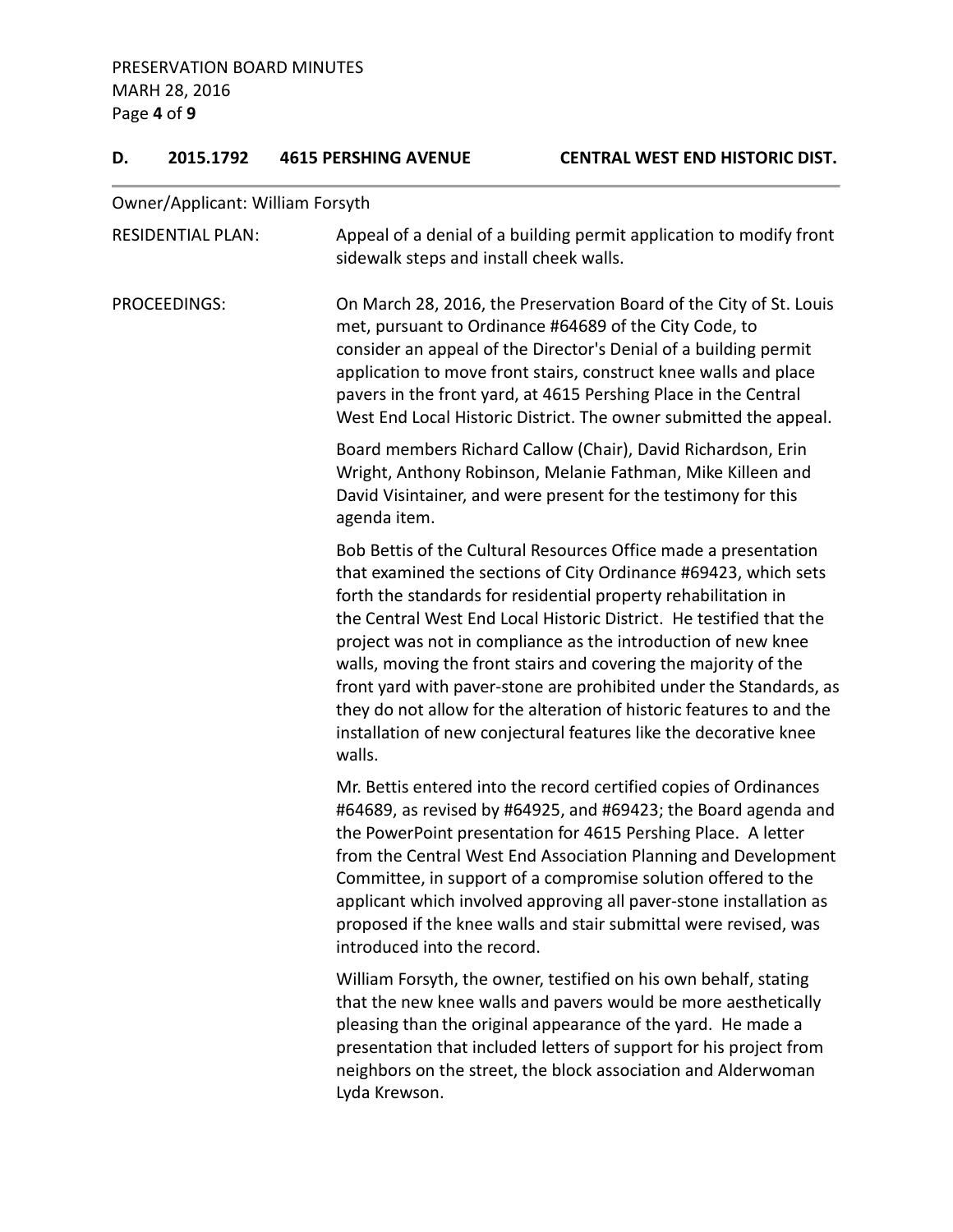PRESERVATION BOARD MINUTES MARH 28, 2016 Page **5** of **9**

|                           | Mrs. Forsyth also testified in support of the project.                                                                                                                                                                                                                                                                                                                                                          |
|---------------------------|-----------------------------------------------------------------------------------------------------------------------------------------------------------------------------------------------------------------------------------------------------------------------------------------------------------------------------------------------------------------------------------------------------------------|
| <b>FINDINGS OF FACTS:</b> | The Preservation Board found that:<br>4615 Pershing Place is located in the Central West End Local<br>$\bullet$<br>Historic District;                                                                                                                                                                                                                                                                           |
|                           | the front steps are proposed to be moved forward from their<br>$\bullet$<br>original location in the historic slope in the yard to<br>accommodate the new decorative knee walls; and                                                                                                                                                                                                                            |
|                           | the standards state that when there is a predominant ground<br>$\bullet$<br>cover proposed new material should be compatible. The<br>introduction of two types of pavers in addition to concrete<br>walks, and over 124 square feet of the front yard would not<br>continue the predominant presence of lawns in front of most<br>houses on the block, but may be compatible.                                   |
| <b>BOARD ACTION:</b>      | It was the decision of the Preservation Board to overturn the<br>Director's denial of the building permit because members felt that<br>the Central West End Standards did not give sufficient rationale to<br>deny the work. The motion was made by Board Member David<br>Richardson. Ms. Melanie Fathman seconded the motion. Mr.<br>Visintainer opposed the motion. The motion passed (5 to1) five<br>to one. |

**E. 2016.0312 2800 McNAIR AVENUE BENTON PARK HISTORIC DISTRICT** 

Owner/Applicant: Gary and Diane Lindsay

| <b>RESIDENTIAL PLAN:</b> | Appeal of a denial of a building permit to convert a window to a<br>door on a Public Façade.                                                                                                                                                                                                                                                             |
|--------------------------|----------------------------------------------------------------------------------------------------------------------------------------------------------------------------------------------------------------------------------------------------------------------------------------------------------------------------------------------------------|
| PROCEEDINGS:             | On March 28, 2016, the Preservation Board of the City of St. Louis<br>met, pursuant to Ordinance #64689 of the City Code, to<br>consider an appeal of the Director's Denial of a building permit<br>application to replace a window with a door, at 2800 McNair<br>Avenue in the Benton Park Local Historic District. The owner<br>submitted the appeal. |
|                          | Board members Richard Callow (Chair), David Visintainer, David<br>Richardson, Anthony Robinson, Mike Killeen, Erin Wright and<br>Melanie Fathman were present for the testimony for this agenda<br>item.                                                                                                                                                 |
|                          | Andrea Gagen of the Cultural Resources Office made a<br>presentation that examined the sections of City Ordinance<br>#67175, which sets forth the standards for windows in the Benton                                                                                                                                                                    |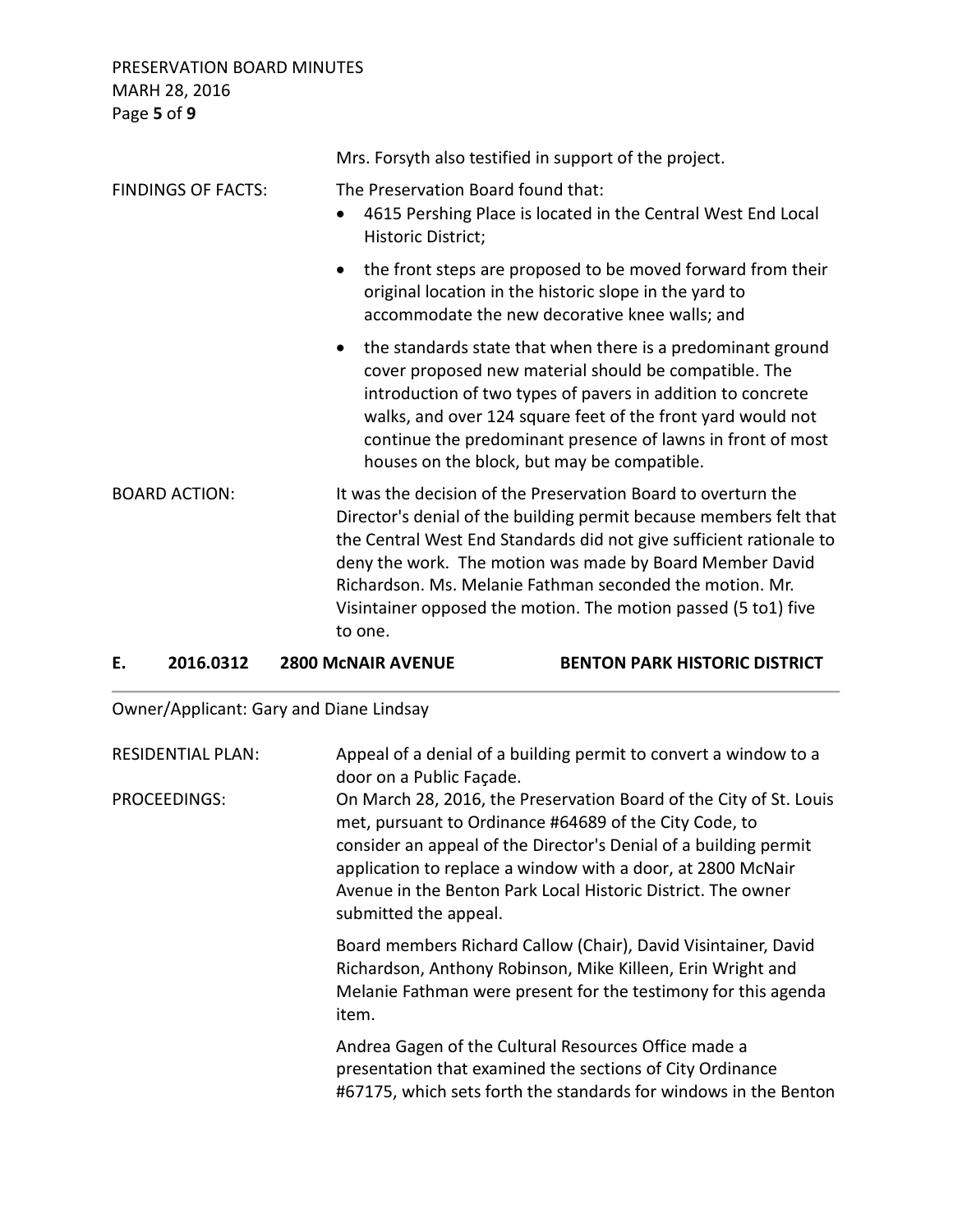PRESERVATION BOARD MINUTES MARH 28, 2016 Page **6** of **9**

|                           | Park Local Historic District.                                                                                                                                                                                 |                                                                                                                                                                                                                                                                                                                                                                          |
|---------------------------|---------------------------------------------------------------------------------------------------------------------------------------------------------------------------------------------------------------|--------------------------------------------------------------------------------------------------------------------------------------------------------------------------------------------------------------------------------------------------------------------------------------------------------------------------------------------------------------------------|
|                           |                                                                                                                                                                                                               | Ms. Gagen entered into the record certified copies of Ordinances<br>#64689, as amended by #64925, and #67175; the Board agenda<br>and the PowerPoint presentation for 2800 McNair Avenue; and<br>the building permit application. She also submitted an email from<br>Tim Mulligan of the Benton Park Building Review Committee.                                         |
|                           | project and explained the need for a second door.                                                                                                                                                             | Diane Lindsay, owner and appellant, testified in support of the                                                                                                                                                                                                                                                                                                          |
| <b>FINDINGS OF FACTS:</b> | The Preservation Board found that:<br>$\bullet$<br>Historic District;<br>$\bullet$<br>$\bullet$<br>of window openings on Public Facades;<br>$\bullet$<br>configuration; and<br>$\bullet$<br>for the building. | 2800 McNair Avenue is located in the Benton Park Local<br>the owner proposes to remove a window on the Lynch<br>elevation and replace it with a door and transom;<br>the historic district standards do not allow for the lengthening<br>the owner has a site-specific problem due to the interior stair<br>the proposed design for the door and transom are appropriate |
| <b>BOARD ACTION:</b>      |                                                                                                                                                                                                               | It was the decision of the Preservation Board to overturn the<br>Director's denial of the building permit application to replace a<br>door with a window, citing a site-specific access problem. The<br>motion was made by Board Member Mike Killeen. Mr. Anthony<br>Robinson seconded the motion. The motion passed unanimously.                                        |
| 2016.0288<br>F.           | <b>4531 McPHERSON AVENUE</b>                                                                                                                                                                                  | <b>CENTRAL WEST END HISTORIC DIST.</b>                                                                                                                                                                                                                                                                                                                                   |

## Owner/Applicant: Kennedy Veal LLC

| <b>RESIDENTIAL PLAN:</b> | Appeal of a denial of a building permit application to retain<br>an installed retaining wall.                                                                                                                                                                                                                                                                  |
|--------------------------|----------------------------------------------------------------------------------------------------------------------------------------------------------------------------------------------------------------------------------------------------------------------------------------------------------------------------------------------------------------|
| PROCEEDINGS:             | On March 28, 2016, the Preservation Board of the City of St. Louis<br>met, pursuant to Ordinance #64689 of the City Code, to<br>consider an appeal of the Director's Denial of a building permit<br>application to construct a retaining wall, at 4531 McPherson<br>Avenue in the Central West End Local Historic District. The owner<br>submitted the appeal. |
|                          | Board members Richard Callow (Chair), David Visintainer, David<br>Richardson, Anthony Robinson, Erin Wright, Mike Killeen and                                                                                                                                                                                                                                  |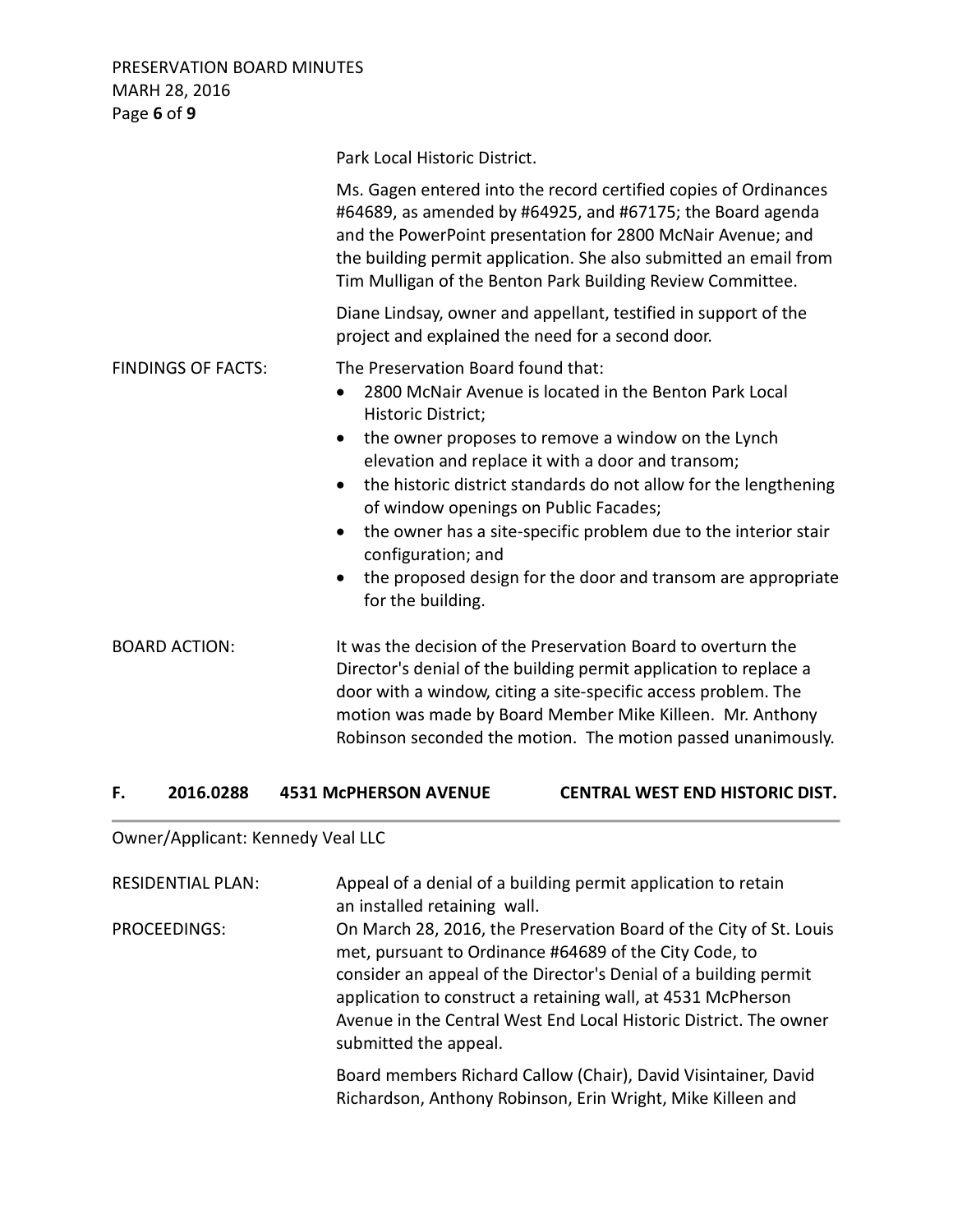## PRESERVATION BOARD MINUTES MARH 28, 2016 Page **7** of **9**

|                           | Melanie Fathman were present for the testimony for this agenda<br>item.                                                                                                                                                                                                                                                                                                                                        |
|---------------------------|----------------------------------------------------------------------------------------------------------------------------------------------------------------------------------------------------------------------------------------------------------------------------------------------------------------------------------------------------------------------------------------------------------------|
|                           | Andrea Gagen of the Cultural Resources Office made a<br>presentation that examined the sections of City Ordinance<br>#69423, which sets forth the standards historic buildings in the<br>Central West End Local Historic District.                                                                                                                                                                             |
|                           | Ms. Gagen entered into the record certified copies of Ordinances<br>#64689, as amended by #64925, and #69423; the Board agenda<br>and the PowerPoint presentation for 4531 McPherson Avenue;<br>and the building permit application.                                                                                                                                                                           |
|                           | No one was present to represent the owner.                                                                                                                                                                                                                                                                                                                                                                     |
| <b>FINDINGS OF FACTS:</b> | The Preservation Board found that:<br>4531 McPherson Avenue is located in the Central West End<br>Local Historic District;<br>the retaining walls were constructed without a permit;<br>the slope of the yard was altered which is not allowed under<br>$\bullet$<br>the historic district standards; and that<br>the retaining walls do not meet the historic district standards<br>$\bullet$<br>in material. |
| <b>BOARD ACTION:</b>      | It was the decision of the Preservation Board to uphold the<br>Director's denial of the building permit application, as the<br>constructed retaining walls did not comply with the Central West<br>End Historic District standards. The motion was made by Board<br>Member Mike Killeen. Mr. Dave Richardson seconded the motion.<br>The motion passed unanimously.                                            |

## **G. 2016.0022 815 ANN AVENUE SOULARD HISTORIC DISTRICT**

Owner/Applicant: 815 Ann LLC – Brian Minges

RESIDENTIAL PLAN: Appeal of a denial of a building permit application for exterior alterations.

PROCEEDINGS: On March 28, 2016, the Preservation Board of the City of St. Louis met, pursuant to Ordinance #64689 of the City Code, to consider an appeal of the Director's Denial of a building permit application for interior and exterior alterations, at 815 Ann Avenue in the Soulard Local Historic District. The applicant submitted the appeal.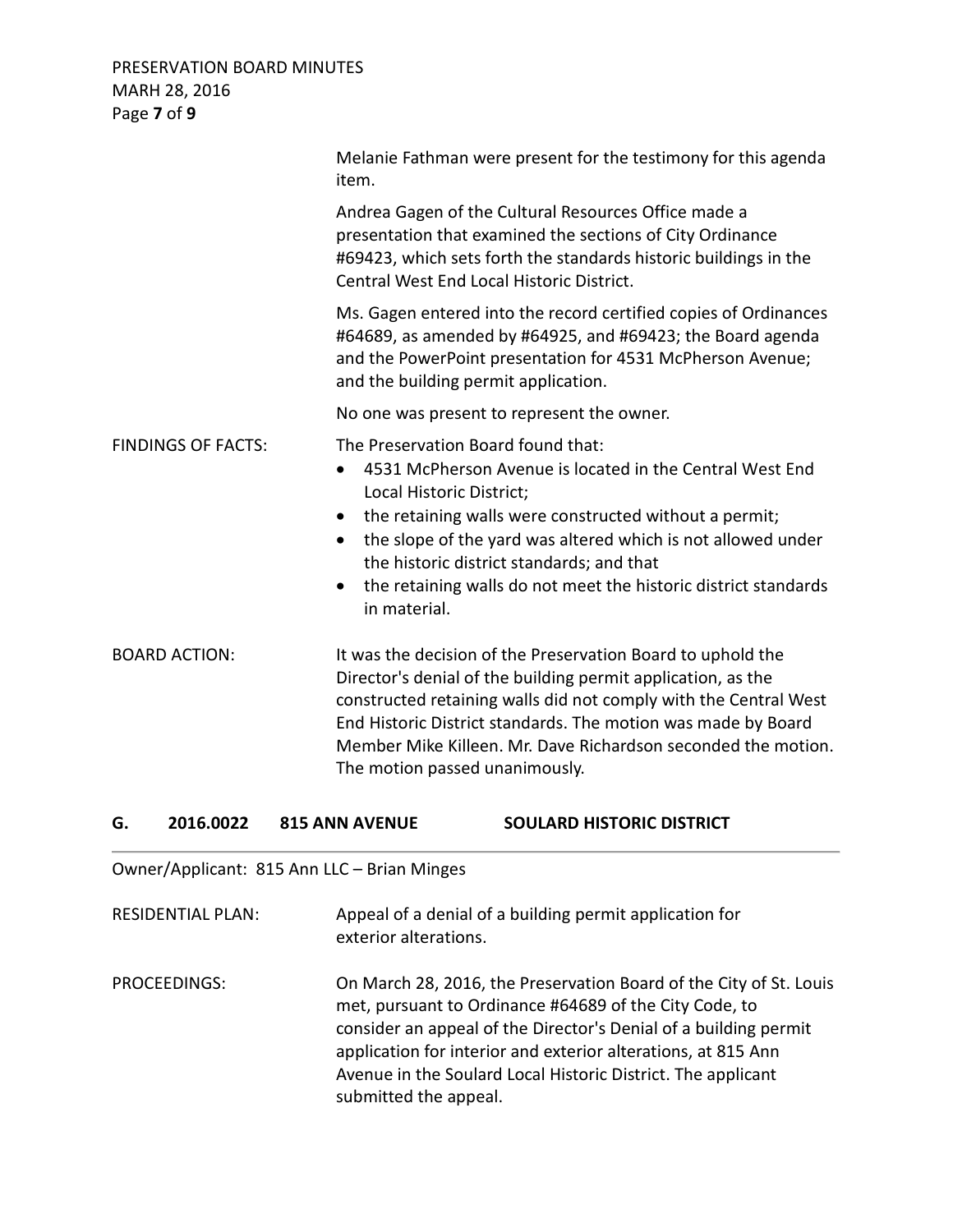## PRESERVATION BOARD MINUTES MARH 28, 2016 Page **8** of **9**

|                           | Board members Richard Callow, David Visintainer, David<br>Richardson, Anthony Robinson, Erin Wright and Melanie Fathman<br>were present for the testimony for this agenda item. Mike Killeen<br>recused himself for this agenda item.                                                                                                                                                                             |
|---------------------------|-------------------------------------------------------------------------------------------------------------------------------------------------------------------------------------------------------------------------------------------------------------------------------------------------------------------------------------------------------------------------------------------------------------------|
|                           | Andrea Gagen of the Cultural Resources Office made a<br>presentation that examined the sections of City Ordinance<br>#62382, which sets forth the standards historic buildings in the<br>Soulard Local Historic District.                                                                                                                                                                                         |
|                           | Ms. Gagen entered into the record certified copies of Ordinances<br>#64689, as amended by #64925, and #57078 amended by #62382;<br>the Board agenda and the PowerPoint presentation for 815 Ann;<br>and the building permit application. Ms. Gagen also submitted<br>into the record letters of support for the project from the Soulard<br>Restoration Group and the 7 <sup>th</sup> Ward Alderman, Jack Coatar. |
|                           | Mark Fanning and Brian Minges, applicants, testified in support of<br>the project. David Sweeney, of Latrop & Gage, also testified in<br>support of the project.                                                                                                                                                                                                                                                  |
| <b>FINDINGS OF FACTS:</b> | The Preservation Board found that:<br>815 Ann Avenue is located in the Soulard Local Historic<br>$\bullet$<br>District;                                                                                                                                                                                                                                                                                           |
|                           | infill brick work on the stair wall and demolition of the<br>$\bullet$<br>chimney was completed without a permit;                                                                                                                                                                                                                                                                                                 |
|                           | details on the proposed windows do not comply with the<br>$\bullet$<br>Soulard Historic District standards;                                                                                                                                                                                                                                                                                                       |
|                           | the wrought iron fence does not meet the Soulard Historic<br>$\bullet$<br>District standards for height, but may be appropriate for<br>enclosure of a parking lot; and                                                                                                                                                                                                                                            |
|                           | the vehicular door installation on the Ann Avenue façade of<br>the gymnasium addition is a substantial alteration to character<br>of the building. The garage door opening is a component that<br>could be improved.                                                                                                                                                                                              |
| <b>BOARD ACTION:</b>      | It was the decision of the Preservation Board to conditionally<br>overturn the Director's denial of the building permit application.<br>The motions were as follows: Board Member David Richardson<br>made a motion overturn the Director's Denial of the<br>lighting, fence and removal of the chimney. Mr. Robinson<br>seconded the motion. The motion passed unanimously.                                      |